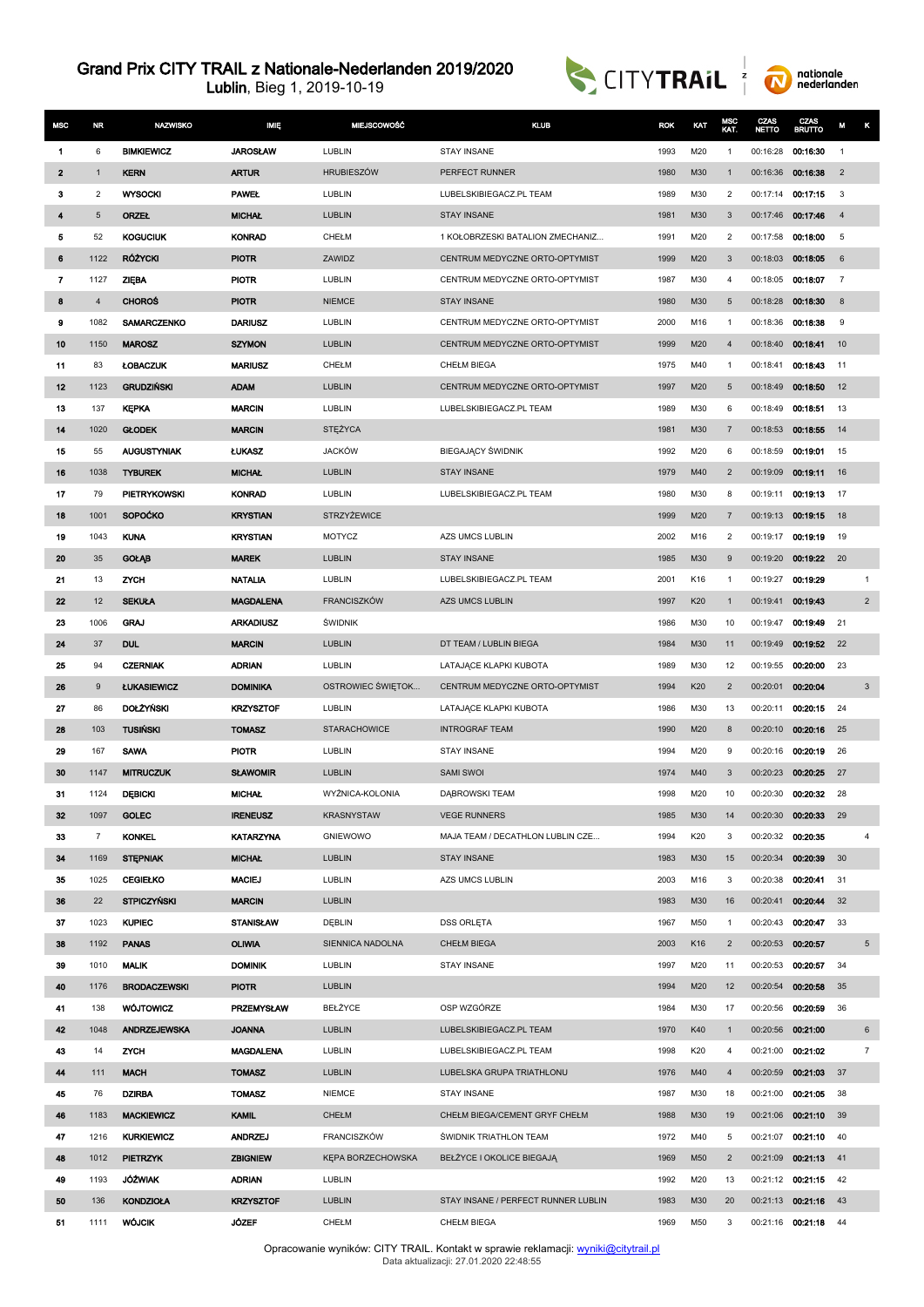Lublin, Bieg 1, 2019-10-19





| <b>MSC</b> | <b>NR</b>   | <b>NAZWISKO</b>          | MIE                             | <b>MIEJSCOWOŚĆ</b>        | <b>KLUB</b>                      | <b>ROK</b>   | KAT        | MSC<br>KAT.    | CZAS<br><b>NETTO</b> | CZAS<br><b>BRUTTO</b> | M        | κ                |
|------------|-------------|--------------------------|---------------------------------|---------------------------|----------------------------------|--------------|------------|----------------|----------------------|-----------------------|----------|------------------|
| 52         | 133         | <b>ODZIEMCZYK</b>        | <b>SYLWESTER</b>                | <b>LUBLIN</b>             | LUBELSKA GRUPA TRIATHLONU        | 1965         | M50        | $\overline{4}$ | 00:21:18             | 00:21:22              | 45       |                  |
| 53         | 1091        | <b>SURDACKI</b>          | <b>MATEUSZ</b>                  | NAŁĘCZÓW                  |                                  | 1987         | M30        | 21             | 00:21:21             | 00:21:27              | 46       |                  |
| 54         | 1172        | <b>SHCHEHLIUK</b>        | <b>MAKSYM</b>                   | <b>LUBLIN</b>             | LUBELSKA GRUPA TRIATHLONU        | 1992         | M20        | 14             | 00:21:22             | 00:21:26              | 47       |                  |
| 55         | 1177        | <b>WAZNY</b>             | <b>JACEK</b>                    | LUBLIN                    | <b>STAY INSANE</b>               | 1989         | M30        | 22             | 00:21:31             | 00:21:40              | 48       |                  |
| 56         | 1049        | <b>GAWDA</b>             | <b>PIOTR</b>                    | <b>LUBLIN</b>             | CENTRUM MEDYCZNE ORTO-OPTYMIST   | 1966         | M50        | 5              | 00:21:32             | 00:21:35              | 49       |                  |
| 57         | 151         | <b>TOŁYSZ</b>            | <b>SLAWOMIR</b>                 | CHEŁM                     |                                  | 1976         | M40        | 6              | 00:21:36             | 00:21:40              | 50       |                  |
| 58         | 1086        | <b>AUGUSTYNIAK</b>       | <b>ADAM</b>                     | <b>LUBLIN</b>             | STAY INSANE                      | 1983         | M30        | 23             | 00:21:37             | 00:21:42              | 51       |                  |
| 59         | 1094        | <b>KORZENIOWSKA</b>      | <b>KAROLINA</b>                 | <b>MOTYCZ</b>             | CENTRUM MEDYCZNE ORTO-OPTYMIST   | 1991         | K20        | 5              | 00:21:40             | 00:21:43              |          | 8                |
| 60         | 8           | <b>GRUSZKOWSKA</b>       | <b>PATRYCJA</b>                 | <b>LUBLIN</b>             | CENTRUM MEDYCZNE ORTO-OPTYMIST   | 2000         | K16        | 3              | 00:21:54             | 00:21:57              |          | $\boldsymbol{9}$ |
| 61         | 99          | <b>WYRWISZ</b>           | <b>DAMIAN</b>                   | LUBLIN                    | <b>INTROGRAF TEAM</b>            | 1977         | M40        | 7              | 00:21:54             | 00:22:57              | 52       |                  |
| 62         | 27          | <b>KAWALEC</b>           | <b>BARTLOMIEJ</b>               | <b>LUBLIN</b>             | <b>WEDKI.PL</b>                  | 1976         | M40        | 8              | 00:21:55             | 00:22:00              | 53       |                  |
| 63         | 1106        | <b>GRZENIA</b>           | <b>MALGORZATA</b>               | LUBLIN                    | CENTRUM MEDYCZNE ORTO-OPTYMIST   | 1968         | K50        | 1              | 00:21:56             | 00:22:02              |          | 10               |
| 64         | 119         | <b>BACZKURA</b>          | <b>DAMIAN</b>                   | <b>LUBLIN</b>             | SANTANDER RUNNERS TEAM           | 1991         | M20        | 15             | 00:21:57             | 00:22:04              | 54       |                  |
| 65         | 1050        | <b>KORZENIOWSKI</b>      | <b>DAMIAN</b>                   | <b>REJOWIEC</b>           | CENTRUM MEDYCZNE ORTO-OPTYMIST   | 1986         | M30        | 24             | 00:21:59             | 00.22.02              | 55       |                  |
| 66         | 1076        | <b>SIKORA</b>            | <b>MICHAL</b>                   | <b>PUŁAWY</b>             |                                  | 1977         | M40        | 9              | 00:21:59             | 00:22:05              | 56       |                  |
| 67         | 1068        | <b>SAWA</b>              | <b>JAROSŁAW</b>                 | LUBLIN                    | STAY INSANE / ARCHOUSE.PL        | 1979         | M40        | 10             | 00:22:02             | 00:22:07              | 57       |                  |
| 68         | 1213        | <b>KALISZUK</b>          | <b>PRZEMYSŁAW</b>               | <b>LUBLIN</b>             |                                  | 1985         | M30        | 25             | 00:22:03             | 00:22:11              | 58       |                  |
| 69         | 26          | <b>BOGUSZ</b>            | <b>PAWEL</b>                    | LUBLIN                    | SANTANDER RUNNERS TEAM           | 1983         | M30        | 26             | 00:22:09             | 00:22:16              | 59       |                  |
| 70         | 1090        | <b>WEGIERA</b>           | <b>ANDRZEJ</b>                  | ABRAMOWICE PRYWATNE       |                                  | 1974         | M40        | 11             | 00:22:10             | 00:22:14              | 60       |                  |
| 71         | 157         | <b>LACHTARA</b>          | <b>SYLWESTER</b>                | LUBLIN                    | <b>RWT LUBLIN</b>                | 1976         | M40        | 12             | 00:22:10             | 00:22:17              | 61       |                  |
| 72         | 1024        | <b>CEGIEŁKO</b>          | <b>PAWEL</b>                    | <b>LUBLIN</b>             |                                  | 1972         | M40        | 13             | 00:22:12             | 00:22:16              | 62       |                  |
| 73         | 1027        | <b>WIERZBICKI</b>        | <b>MARCIN</b>                   | LUBLIN                    |                                  | 1985         | M30        | 27             | 00:22:22             | 00:22:43              | 63       |                  |
| 74         | 1137        | <b>PECIAK</b>            | <b>ROBERT</b>                   | <b>LUBLIN</b>             | <b>WW TEAM</b>                   | 1964         | M50        | 6              | 00:22:22             | 00:23:25              | 64       |                  |
| 75         | 1184        | <b>KOZIEJ</b>            | <b>LUKASZ</b>                   | LUBLIN                    |                                  | 1981         | M30        | 28             | 00:22:24             | 00:22:27              | 65       |                  |
| 76         | 59          | <b>BIELAK</b>            | <b>TOMASZ</b>                   | <b>JABŁONNA</b>           |                                  | 1989         | M30        | 29             | 00:22:24             | 00:22:29              | 66       |                  |
| 77         | 19          | <b>JANKOWSKI</b>         | <b>TOMASZ</b>                   | LUBLIN                    |                                  | 1981         | M30        | 30             | 00:22:26             | 00:22:31              | 67       |                  |
| 78         | 1210        | <b>FALKOWICZ</b>         | <b>KATARZYNA</b>                | <b>LUBLIN</b>             | STAY INSANE / WW TEAM            | 1987         | K30        | $\mathbf{1}$   | 00:22:27             | 00:22:32              |          | 11               |
| 79         | 1149        | <b>CICHOSZ</b>           | <b>KRZYSZTOF</b>                | <b>KRASNYSTAW</b>         | <b>KRASNYSTAW BIEGA</b>          | 1976         | M40        | 14             | 00:22:29             | 00:22:35              | 68       |                  |
| 80         | 1205        | <b>FILIP</b>             | <b>ANDRZEJ</b>                  | <b>MOTYCZ</b>             | FUN SPORT - WIĘCEJ NIŻ SPORT     | 1976         | M40        | 15             | 00:22:29             | 00:22:33              | 69       |                  |
| 81         | 105         | <b>MAMCARZ</b>           | <b>BARTŁOMIEJ</b>               | LUBLIN                    | <b>LUBLIN BIEGA</b>              | 2002         | M16        | $\overline{4}$ | 00:22:29             | 00:22:32              | 70       |                  |
| 82         | 10          | <b>BUGAŁA</b>            | <b>MARTYNA</b>                  | <b>LUBLIN</b>             |                                  | 2002         | K16        | $\overline{4}$ | 00:22:36             | 00:22:39              |          | 12               |
| 83         | 1190        | <b>HARASIMIUK</b>        | <b>MAREK</b>                    | LUBLIN                    | LUBELSKA GRUPA TRIATHLONU        | 1984         | M30        | 31             | 00:22:37             | 00:22:43              | 71       |                  |
| 84         | 41          | <b>PIETRAS</b>           | <b>ARKADIUSZ</b>                | BEŁŻYCE                   | <b>FIGHTGYM</b>                  | 1987         | M30        | 32             | 00:22:38             | 00:22:44              | 72       |                  |
| 85         | 1051        | <b>KOSZ</b>              | <b>MONIKA</b>                   | PAWŁÓW                    | CENTRUM MEDYCZNE ORTO-OPTYMIST   | 1994         | K20        | 6              | 00:22:39             | 00:22:42              |          | 13               |
| 86         | 84          | <b>GOZDEK</b>            | <b>AGNIESZKA</b>                | <b>LUBLIN</b>             | LUBELSKA GRUPA TRIATHLONU        | 1983         | K30        | $\overline{2}$ | 00:22:41             | 00:22:49              |          | 14               |
| 87         | 1040        | <b>DABROWSKI</b>         | <b>SEBASTIAN</b>                | LUBLIN<br><b>DOROHUSK</b> |                                  | 1989         | M30        | 33             | 00:22:50             | 00:22:56              | 73       |                  |
| 88<br>89   | 125<br>1125 | PRUCNAL<br><b>FERENS</b> | <b>PRZEMEK</b><br><b>ROBERT</b> | <b>SWIDNIK</b>            | <b>CHEŁM BIEGA</b>               | 2002<br>1979 | M16<br>M40 | 5<br>16        | 00:22:52<br>00:22:53 | 00:22:59<br>00:23:00  | 74<br>75 |                  |
| 90         | 1061        | <b>BŁAŻEWICZ</b>         | <b>PAWEL</b>                    | <b>PARCZEW</b>            | RUNNING ACADEMY WROCŁAW          | 1993         | M20        | 16             | 00:22:53             | 00:23:56              | 76       |                  |
| 91         | 1215        | <b>MAJGIER</b>           | <b>WOJCIECH</b>                 | LUBLIN                    | CROSSFIT Z16                     | 1985         | M30        | 34             | 00:23:00             | 00:23:10              | 77       |                  |
| 92         | 1187        | <b>NOWAKOWSKI</b>        | <b>ROBERT</b>                   | <b>LUBLIN</b>             | <b>NOWAKOWSCY</b>                | 1975         | M40        | 17             | 00:23:01             | 00:23:08              | 78       |                  |
| 93         | 45          | <b>MACHNIKOWSKI</b>      | <b>TOMASZ</b>                   | LUBARTÓW                  | LEJDIS AND GENTLEMEN             | 1974         | M40        | 18             | 00:23:08             | 00:23:17              | 79       |                  |
| 94         | 85          | <b>ZARNICKI</b>          | <b>KAMIL</b>                    | SOBIANOWICE               | <b>STAY INSANE</b>               | 1986         | M30        | 35             | 00:23:08             | 00:23:17              | 80       |                  |
| 95         | 1037        | <b>NAWROCKI</b>          | <b>MARCIN</b>                   | LUBLIN                    | CROSSFIT Z16                     | 1975         | M40        | 19             | 00:23:09             | 00:23:16              | 81       |                  |
| 96         | 104         | <b>PITURA</b>            | <b>ELIZA</b>                    | <b>LUBLIN</b>             | LUBELSKA GRUPA TRIATHLONU        | 1976         | K40        | $\overline{2}$ | 00:23:10             | 00:23:17              |          | 15               |
| 97         | 139         | <b>BIELAK</b>            | <b>MICHAL</b>                   | <b>ŚWIDNIK</b>            |                                  | 1992         | M20        | 17             | 00:23:11             | 00:23:23              | 82       |                  |
| 98         | 1126        | <b>GAŁAN</b>             | <b>TOMASZ</b>                   | <b>LUBLIN</b>             | PGE RUN OBRÓT/LUBELSKIE STOWARZY | 1974         | M40        | 20             | 00:23:13             | 00:23:19              | 83       |                  |
| 99         | 28          | <b>WRÓBEL</b>            | <b>MARIUSZ</b>                  | LUBLIN                    | STAY INSANE                      | 1984         | M30        | 36             | 00:23:13             | 00:23:19              | 84       |                  |
| 100        | 1035        | <b>WENERSKI</b>          | <b>WOJCIECH</b>                 | <b>LUBLIN</b>             | LUBELSKIE STOWARZYSZENIE BIEGOWE | 1950         | M60        | $\mathbf{1}$   | 00:23:18             | 00:23:26              | 85       |                  |
| 101        | 163         | SOLAN                    | <b>LUKASZ</b>                   | LUBLIN                    | #RUNNINGTEAM83                   | 1983         | M30        | 37             | 00:23:21             | 00:23:37              | 86       |                  |
| 102        | 30          | <b>BIELSKI</b>           | <b>BARTŁOMIEJ</b>               | <b>LUBLIN</b>             | <b>WW TEAM</b>                   | 1984         | M30        | 38             |                      | 00:23:28 00:24:32     | 87       |                  |

Opracowanie wyników: CITY TRAIL. Kontakt w sprawie reklamacji: <u>[wyniki@citytrail.pl](mailto: wyniki@citytrail.pl)</u><br>Data aktualizacji: 27.01.2020 22:48:55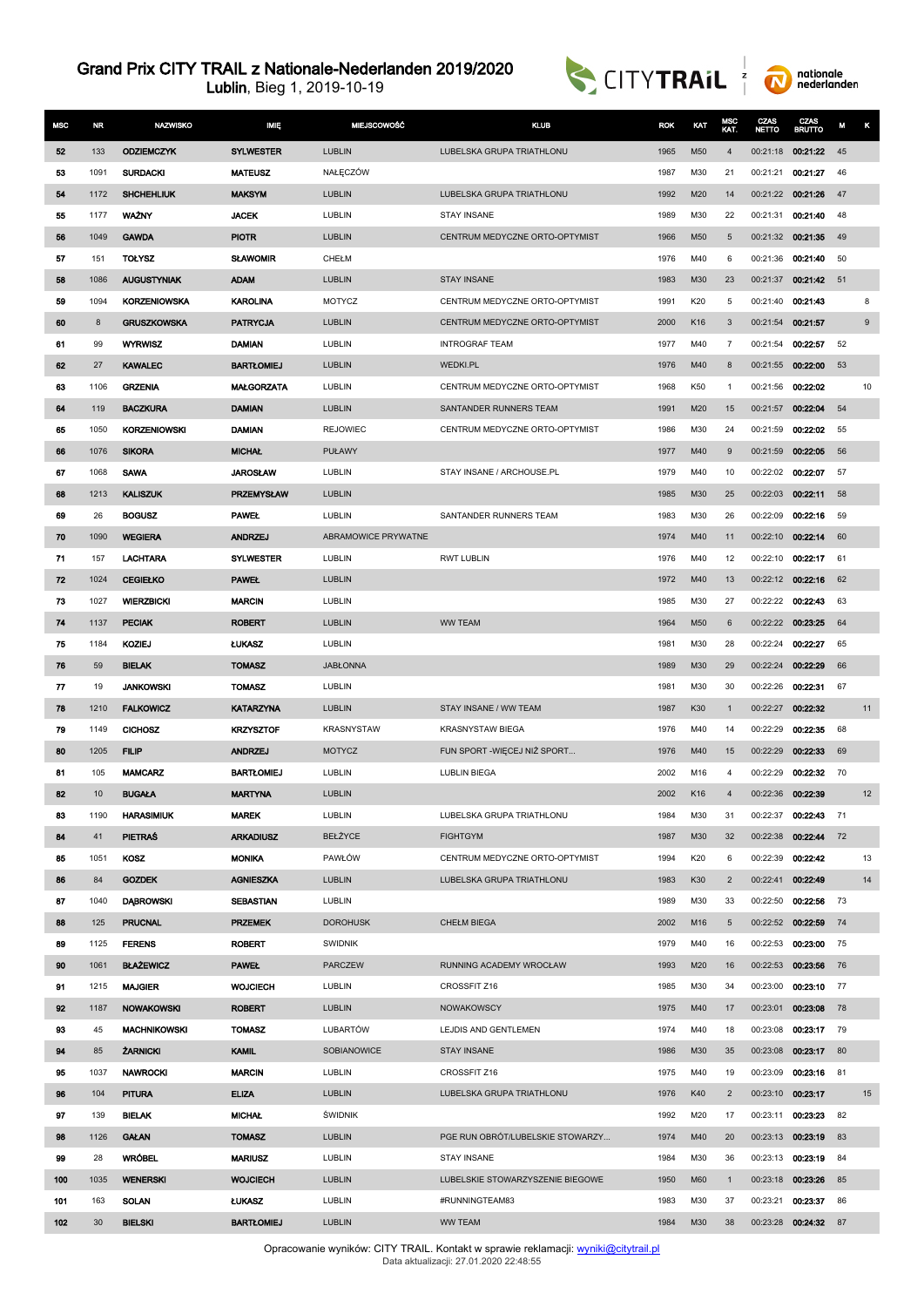



| <b>MSC</b> | <b>NR</b> | <b>NAZWISKO</b>         | <b>IMIE</b>       | <b>MIEJSCOWOŚĆ</b> | <b>KLUB</b>                     | <b>ROK</b> | KAT | MSC<br>KAT.    | CZAS<br><b>NETTO</b> | CZAS<br><b>BRUTTO</b> | М   | κ      |
|------------|-----------|-------------------------|-------------------|--------------------|---------------------------------|------------|-----|----------------|----------------------|-----------------------|-----|--------|
| 103        | 156       | <b>ZIÓŁEK</b>           | <b>MIROSŁAW</b>   | <b>JACKÓW</b>      | <b>STAY INSANE</b>              | 1963       | M50 | $\overline{7}$ | 00:23:30             | 00:25:33              | 88  |        |
| 104        | 66        | <b>TUSZKIEWICZ</b>      | <b>RADEK</b>      | <b>TOMASZOWICE</b> | NAJWIĘKSZA ARMIA ŚWIATA         | 1975       | M40 | 21             | 00:23:36             | 00:24:41              | 89  |        |
| 105        | 1118      | <b>GRYGLICKI</b>        | <b>MICHAL</b>     | LUBLIN             | NADĄŻYĆ ZA DZIEĆMI              | 1984       | M30 | 39             | 00:23:43             | 00:24:52              | 90  |        |
| 106        | 1197      | <b>GROŃSKI</b>          | <b>OSKAR</b>      | <b>LUBLIN</b>      | LEKKOATLETYKA DLA KAŻDEGO       | 2003       | M16 | 6              | 00:23:54             | 00:23:59              | 91  |        |
| 107        | 145       | <b>JAKÓBCZYK</b>        | <b>ARKADIUSZ</b>  | LUBLIN             |                                 | 1970       | M40 | 22             | 00:23:56             | 00:24:06              | 92  |        |
| 108        | 90        | <b>ANTOSZ</b>           | <b>MATEUSZ</b>    | ZAŁUŻE             |                                 | 1994       | M20 | 18             | 00:23:56             | 00:26:06              | 93  |        |
| 109        | 65        | POLUCHOWICZ             | <b>PAWEL</b>      | <b>ŚWIDNIK</b>     | SOLET RUNNING TEAM              | 1979       | M40 | 23             | 00:24:00             | 00:25:12              | 94  |        |
| 110        | 1063      | <b>ZYTAR</b>            | <b>PAWEL</b>      | <b>LUBLIN</b>      | <b>WW TEAM</b>                  | 1985       | M30 | 40             | 00:24:01             | 00:25:04              | 95  |        |
| 111        | 51        | <b>MACHNIKOWSKI</b>     | <b>GRZEGORZ</b>   | LUBARTÓW           | LEJDIS AND GENTLEMEN            | 1981       | M30 | 41             | 00:24:05             | 00:24:13              | 96  |        |
| 112        | 1201      | <b>PISZCZEK</b>         | <b>MAREK</b>      | <b>LUBLIN</b>      | <b>SKF FUNSBRT</b>              | 1973       | M40 | 24             | 00:24:09             | 00:24:25              | 97  |        |
| 113        | 18        | <b>ZUROWSKI</b>         | <b>JACEK</b>      | LUBLIN             | CENTRUM MEDYCZNE ORTO-OPTYMIST  | 1969       | M50 | 8              | 00:24:10             | 00:25:14              | 98  |        |
| 114        | 1007      | <b>STARZYNSKI</b>       | <b>STEFAN</b>     | <b>LUBLIN</b>      | PERFECT RUNNER                  | 1968       | M50 | 9              | 00:24:10             | 00:24:19              | 99  |        |
| 115        | 180       | <b>GODZINSKI</b>        | <b>TOMASZ</b>     | LUBLIN             | SII RUNNING TEAM                | 1984       | M30 | 42             | 00:24:13             | 00:24:22              | 100 |        |
| 116        | 92        | <b>KSIĄŻEK</b>          | <b>KAMIL</b>      | <b>LUBLIN</b>      |                                 | 1984       | M30 | 43             | 00:24:19             | 00:25:22              | 101 |        |
| 117        | 1155      | TARASIŃSKA              | <b>JOANNA</b>     | LUBLIN             |                                 | 1993       | K20 | $\overline{7}$ | 00:24:20             | 00:24:28              |     | 16     |
| 118        | 24        | <b>KRZYMOWSKI</b>       | <b>PIOTR</b>      | <b>LUBLIN</b>      | AKADEMIA PRZYSZŁOŚCI            | 1989       | M30 | 44             | 00:24:20             | 00:24:32              | 102 |        |
| 119        | 162       | <b>IWANEJKO</b>         | <b>PIOTR</b>      | LUBLIN             | #RUNNINGTEAM83                  | 1983       | M30 | 45             | 00:24:22             | 00:24:40              | 103 |        |
| 120        | 68        | <b>FORYS</b>            | <b>TOMASZ</b>     | <b>LUBLIN</b>      | <b>SII RUNNING TEAM</b>         | 1989       | M30 | 46             | 00:24:24             | 00:24:34              | 104 |        |
| 121        | 82        | <b>ZWIJACZ</b>          | <b>BARTŁOMIEJ</b> | LUBLIN             |                                 | 1988       | M30 | 47             | 00:24:25             | 00:25:31              | 105 |        |
| 122        | 78        | <b>PRUSZCZAK</b>        | <b>KATARZYNA</b>  | <b>LUBLIN</b>      |                                 | 1986       | K30 | 3              | 00:24:26             | 00:25:30              |     | 17     |
| 123        | 1047      | <b>SENDER</b>           | <b>ANDRZEJ</b>    | <b>SMUGI</b>       | TRIATHLON LUBLIN TEAM           | 1970       | M40 | 25             | 00:24:36             | 00:24:44              | 106 |        |
| 124        | 20        | <b>BASTRZYK</b>         | <b>TOMASZ</b>     | <b>PUCHACZÓW</b>   |                                 | 1972       | M40 | 26             | 00:24:42             | 00:24:49              | 107 |        |
| 125        | 1171      | <b>DŁUGOSZ-STĘPNIAK</b> | <b>AGNIESZKA</b>  | LUBLIN             | <b>STAY INSANE</b>              | 1988       | K30 | 4              | 00:24:43             | 00:24:56              |     | 18     |
| 126        | 1016      | <b>NIECKARZ</b>         | <b>MAREK</b>      | <b>LUBLIN</b>      | <b>KAPIBARA</b>                 | 1988       | M30 | 48             | 00:24:46             | 00:26:55              | 108 |        |
| 127        | 47        | <b>SZCZYPIŃSKI</b>      | <b>BARTOSZ</b>    | LUBARTÓW           | LEJDIS AND GENTLEMEN            | 1979       | M40 | 27             | 00:24:48             | 00:24:57              | 109 |        |
| 128        | 1002      | <b>NIEMIERSKI</b>       | <b>ARTUR</b>      | <b>LUBLIN</b>      |                                 | 1971       | M40 | 28             | 00:24:52             | 00:25:06              | 110 |        |
| 129        | 1164      | <b>ZAWISLAK</b>         | <b>TOMASZ</b>     | ŻÓŁKIEWKA          |                                 | 1989       | M30 | 49             | 00:24:54             | 00:25:07              | 111 |        |
| 130        | 1185      | <b>BOGUNIECKI</b>       | <b>JAKUB</b>      | <b>LUBLIN</b>      |                                 | 1984       | M30 | 50             | 00:24:57             | 00:25:12              | 112 |        |
| 131        | 44        | <b>SZCZEPANIAK</b>      | <b>SEBASTIAN</b>  | LUBLIN             | LEJDIS AND GENTLEMEN            | 1978       | M40 | 29             | 00:24:59             | 00:25:07              | 113 |        |
| 132        | 87        | <b>STACHYRA</b>         | <b>ANDRZEJ</b>    | <b>LUBLIN</b>      | <b>LSB</b>                      | 1968       | M50 | 10             | 00:25:00             | 00:26:05              | 114 |        |
| 133        | 1157      | <b>MAJCHERSKI</b>       | <b>PIOTR</b>      | LUBLIN             | CROSSFIT Z16                    | 1973       | M40 | 30             | 00:25:04             | 00:25:14 115          |     |        |
| 134        | 1186      | <b>SZELCHAUZ</b>        | <b>PAWEL</b>      | <b>LUBLIN</b>      | PKO BANK POLSKI                 | 1984       | M30 | 51             | 00:25:05             | 00:25:21 116          |     |        |
| 135        | 1175      | <b>WIDELSKA</b>         | <b>EWELINA</b>    | BEŁŻYCE            | LUBELSKIBIEGACZ.PL TEAM         | 1983       | K30 | 5              | 00:25:06             | 00:25:11              |     | 19     |
| 136        | 1139      | <b>JEDLEWSKI</b>        | <b>KRZYSZTOF</b>  | LUBLIN             |                                 | 1978       | M40 | 31             | 00:25:09             | 00:25:28 117          |     |        |
| 137        | 1145      | <b>LATALA</b>           | <b>ANDRZEJ</b>    | ŚWIDNIK            | BIEGAJĄCY ŚWIDNIK/ POLBRUK S.A. | 1973       | M40 | 32             | 00:25:11             | 00:26:18 118          |     |        |
| 138        | 164       | <b>STEPKOWSKA</b>       | <b>BERTA</b>      | <b>LUBLIN</b>      | CENTRUM MEDYCZNE ORTO-OPTYMIST  | 1977       | K40 | 3              | 00:25:17             | 00:26:21              |     | $20\,$ |
| 139        | 1189      | <b>MICHELSON</b>        | <b>ROMAN</b>      | LUBLIN             |                                 | 1972       | M40 | 33             | 00:25:18             | 00:25:29 119          |     |        |
| 140        | 166       | <b>WARYCH</b>           | <b>JOANNA</b>     | LUBLIN             |                                 | 1980       | K30 | 6              | 00:25:19             | 00:25:32              |     | 21     |
| 141        | 1032      | <b>FIJOLEK</b>          | <b>ANDRZEJ</b>    | <b>BYCHAWA</b>     |                                 | 1955       | M60 | $\overline{2}$ | 00:25:22             | 00:25:30              | 120 |        |
| 142        | 1160      | <b>KOZAK</b>            | <b>MARIUSZ</b>    | <b>TURKA</b>       | <b>GRUPA BURY</b>               | 1981       | M30 | 52             | 00:25:23             | 00:26:29              | 121 |        |
| 143        | 1128      | <b>KRÓLIKOWSKI</b>      | <b>ANDRZEJ</b>    | LUBLIN             | CENTRUM MEDYCZNE ORTO-OPTYMIST  | 1969       | M50 | 11             | 00:25:29             | 00:26:34              | 122 |        |
| 144        | 1168      | <b>GANSKI</b>           | <b>FILIP</b>      | <b>ŚWIDNIK</b>     | <b>BIEGAJĄCY ŚWIDNIK</b>        | 1986       | M30 | 53             | 00:25:30             | 00:26:37              | 123 |        |
| 145        | 1109      | <b>ZWIERZ</b>           | <b>EMILIA</b>     | LUBLIN             |                                 | 1983       | K30 | $\overline{7}$ | 00:25:31             | 00:25:48              |     | 22     |
| 146        | 70        | <b>RAFALSKI</b>         | <b>PAWEL</b>      | <b>PRAWIEDNIKI</b> | SOLET RUNNING TEAM              | 1973       | M40 | 34             | 00:25:31             | 00:26:44              | 124 |        |
| 147        | 96        | <b>ŚMIECHOWICZ</b>      | <b>FILIP</b>      | LUBLIN             | <b>STAY INSANE</b>              | 1970       | M40 | 35             | 00:25:44             | 00:27:48 125          |     |        |
| 148        | 1131      | <b>GAWLIK</b>           | <b>SYLWIA</b>     | <b>LUBLIN</b>      |                                 | 1980       | K30 | 8              | 00:25:55             | 00:27:00              |     | 23     |
| 149        | 56        | PODGAJNY                | <b>KRZYSZTOF</b>  | LUBLIN             | SOLET RUNNING TEAM              | 1982       | M30 | 54             | 00:25:55             | 00:27:07              | 126 |        |
| 150        | 159       | <b>GOŹDZICKI</b>        | <b>LUKASZ</b>     | <b>LUBARTÓW</b>    | <b>ENDORŚWINKI</b>              | 1987       | M30 | 55             | 00:25:57             | 00:26:02 127          |     |        |
| 151        | 1174      | <b>SUROWIEC</b>         | <b>ELIZA</b>      | <b>MILANÓW</b>     | LKS MILANÓW                     | 1994       | K20 | 8              | 00:25:57             | 00:27:10              |     | 24     |
| 152        | 1207      | <b>LUZAK</b>            | <b>MAGDALENA</b>  | <b>BYDGOSZCZ</b>   |                                 | 1991       | K20 | 9              | 00:26:00             | 00:26:06              |     | 25     |
| 153        | 132       | SOBIECH                 | <b>PIOTR</b>      | LUBLIN             |                                 | 1975       | M40 | 36             | 00:26:00             | 00:28:15 128          |     |        |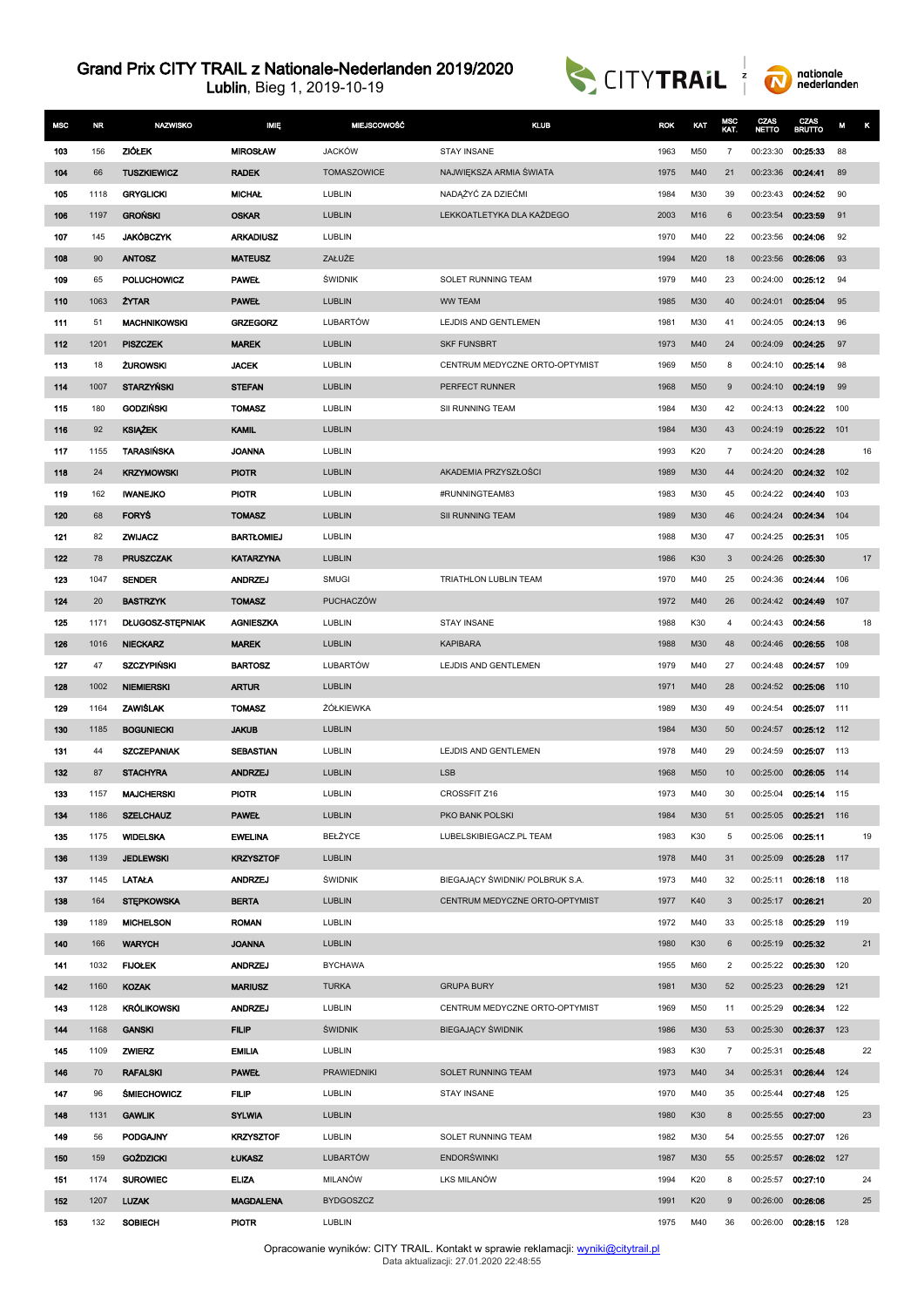



| <b>MSC</b> | <b>NR</b> | <b>NAZWISKO</b>       | <b>IMIE</b>       | <b>MIEJSCOWOŚĆ</b>    | <b>KLUB</b>                        | <b>ROK</b> | KAT | MSC<br>KAT.    | CZAS<br><b>NETTO</b> | CZAS<br><b>BRUTTO</b> | М   | κ  |
|------------|-----------|-----------------------|-------------------|-----------------------|------------------------------------|------------|-----|----------------|----------------------|-----------------------|-----|----|
| 154        | 91        | <b>ZABIELSKI</b>      | <b>CEZARY</b>     | <b>LUBLIN</b>         |                                    | 1971       | M40 | 37             | 00:26:03             | 00:28:07              | 129 |    |
| 155        | 1067      | ZAJAC                 | <b>MARZENA</b>    | ŁĘCZNA                |                                    | 1976       | K40 | 4              | 00:26:12             | 00:26:18              |     | 26 |
| 156        | 34        | <b>MAKARSKI</b>       | <b>STANISŁAW</b>  | <b>LUBLIN</b>         |                                    | 1949       | M60 | 3              | 00:26:17             | 00:26:22              | 130 |    |
| 157        | 1104      | <b>PIATEK</b>         | <b>ADRIAN</b>     | <b>BYCHAWA</b>        | SANTANDER RUNNERS TEAM             | 1991       | M20 | 19             | 00:26:22             | 00:27:28              | 131 |    |
| 158        | 1208      | <b>KRZYSIAK-ROLKA</b> | KAMILA            | <b>LUBLIN</b>         |                                    | 1985       | K30 | 9              | 00:26:25             | 00:27:33              |     | 27 |
| 159        | 123       | <b>GEBUSIA</b>        | <b>MILENA</b>     | OSTROWIEC ŚWIĘTOK     | SII RUNNING TEAM                   | 1992       | K20 | 10             | 00:26:29             | 00:26:38              |     | 28 |
| 160        | 169       | <b>GABKA</b>          | <b>MICHAL</b>     | JANÓW LUBELSKI        |                                    | 1989       | M30 | 56             | 00:26:32             | 00:27:42              | 132 |    |
| 161        | 1078      | <b>BIELECKI</b>       | <b>MIRMIŁ</b>     | PIOTROWICE WIELKIE    | LUBELSKA GRUPA TRIATHLONU          | 1975       | M40 | 38             | 00:26:34             | 00:28:40              | 133 |    |
| 162        | 1114      | <b>DANIŁKO</b>        | <b>KRZYSZTOF</b>  | <b>WISKI</b>          |                                    | 1991       | M20 | 20             | 00:26:35             | 00:28:50              | 134 |    |
| 163        | 17        | <b>BUTRYŃSKI</b>      | <b>PAWEL</b>      | LUBLIN                | #KONFEDERACJA                      | 1970       | M40 | 39             | 00:26:40             | 00:27:46              | 135 |    |
| 164        | 23        | <b>WÓJCIK</b>         | <b>DAMIAN</b>     | MODLIBORZYCE          |                                    | 1986       | M30 | 57             | 00:26:41             | 00:28:51              | 136 |    |
| 165        | 170       | OZON                  | <b>KINGA</b>      | <b><i>SWIDNIK</i></b> |                                    | 1976       | K40 | 5              | 00:26:42             | 00:27:49              |     | 29 |
| 166        | 149       | <b>STEFANSKA</b>      | <b>MAŁGORZATA</b> | <b>BORZECHÓW</b>      | 19 LUBELSKA BRYGADA ZMECHANIZOWANA | 1984       | K30 | 10             | 00:26:44             | 00:27:50              |     | 30 |
| 167        | 1135      | <b>BEDNARCZYK</b>     | <b>KONRAD</b>     | LUBLIN                |                                    | 1984       | M30 | 58             | 00:26:45             | 00.27.52              | 137 |    |
| 168        | 129       | <b>DOLŻYŃSKA</b>      | <b>AGNIESZKA</b>  | <b>LUBLIN</b>         | LATAJĄCE KLAPKI KUBOTA             | 1989       | K30 | 11             | 00:26:46             | 00:26:59              |     | 31 |
| 169        | 1058      | <b>GAJEWIAK</b>       | <b>PIOTR</b>      | WARSZAWA              | ENTER AIR RUNNERS CLUB             | 1984       | M30 | 59             | 00:26:48             | 00:27:58              | 138 |    |
| 170        | 1064      | <b>CZEŃCZYK</b>       | <b>MACIEJ</b>     | <b>CIECIERZYN</b>     | AMW                                | 1979       | M40 | 40             | 00:26:49             | 00:27:55              | 139 |    |
| 171        | 161       | <b>WÓJCICKI</b>       | <b>DAMIAN</b>     | LUBLIN                | PARKRUN OGRÓD SASKI, LUBLIN        | 1989       | M30 | 60             | 00:26:54             | 00:29:00              | 140 |    |
| 172        | 25        | <b>DEJEWSKI</b>       | <b>ZBIGNIEW</b>   | <b>LUBLIN</b>         |                                    | 1967       | M50 | 12             | 00:26:55             | 00:27:10              | 141 |    |
| 173        | 1115      | <b>BRANKIEWICZ</b>    | <b>KAMIL</b>      | OPOLE LUBELSKIE       | SOLET RUNNING TEAM                 | 1991       | M20 | 21             | 00:26:56             | 00:28:08              | 142 |    |
| 174        | 77        | <b>DLUGOSZ</b>        | <b>PAWEL</b>      | <b>BELZYCE</b>        | <b>BRITENET</b>                    | 1989       | M30 | 61             | 00:26:56             | 00:28:02              | 143 |    |
| 175        | 38        | <b>MASZKOWSKI</b>     | <b>RAFAL</b>      | LUBLIN                |                                    | 1973       | M40 | 41             | 00:26:57             | 00:27:13              | 144 |    |
| 176        | 1005      | <b>KOWALCZUK</b>      | <b>DARIUSZ</b>    | <b>LUBLIN</b>         | ALIPLAST EXTRUSION                 | 1985       | M30 | 62             | 00:26:59             | 00:28:10              | 145 |    |
| 177        | 33        | <b>PRZYBYSZ</b>       | <b>MARIUSZ</b>    | LUBARTÓW              |                                    | 1976       | M40 | 42             | 00:26:59             | 00:28:10              | 146 |    |
| 178        | 48        | <b>SYMBOR</b>         | <b>MARCIN</b>     | <b>LUBARTÓW</b>       | LEJDIS AND GENTLEMEN               | 1979       | M40 | 43             | 00:27:06             | 00:28:14              | 147 |    |
| 179        | 1217      | <b>OPAŁKA</b>         | <b>IZABELA</b>    | LUBLIN                | <b>KORALOWA</b>                    | 1980       | K30 | 12             | 00:27:21             | 00:27:29              |     | 32 |
| 180        | 1191      | <b>POLEC</b>          | <b>IRENUESZ</b>   | LUBLIN                | POLSKA MARKA                       | 1986       | M30 | 63             | 00:27:22             | 00:29:35              | 148 |    |
| 181        | 1156      | <b>FLIS</b>           | <b>RAFAL</b>      | <b>MARYSIN</b>        |                                    | 1978       | M40 | 44             | 00:27:24             | 00:28:29              | 149 |    |
| 182        | 131       | DYŚ                   | <b>WOJCIECH</b>   | <b>LUBLIN</b>         | SANTANDER RUNNERS TEAM             | 1982       | M30 | 64             | 00:27:24             | 00:28:35              | 150 |    |
| 183        | 16        | OBEL                  | <b>MARCIN</b>     | LUBLIN                | <b>DWA MISIE</b>                   | 1968       | M50 | 13             | 00:27:27             | 00:28:37              | 151 |    |
| 184        | 1098      | <b>CZERNIAK</b>       | <b>ANNA</b>       | <b>KRASNYSTAW</b>     | <b>VEGE RUNNERS</b>                | 1991       | K20 | 11             | 00:27:29 00:29:36    |                       |     | 33 |
| 185        | 115       | CIEĆKO                | <b>ARTUR</b>      | PRZEMYŚL              | ZATKAŁO KAKAŁO                     | 1976       | M40 | 45             |                      | 00:27:38 00:27:43 152 |     |    |
| 186        | 1041      | KORDOWSKA-WOCH        | <b>KATARZYNA</b>  | LUBLIN                |                                    | 1982       | K30 | 13             | 00:27:42 00:28:53    |                       |     | 34 |
| 187        | 127       | <b>CIECKO</b>         | <b>MAGDALENA</b>  | PRZEMYŚL              | ZATKAŁO KAKAŁO                     | 1976       | K40 | 6              | 00:27:48 00:27:54    |                       |     | 35 |
| 188        | 54        | <b>OLEKSIEWICZ</b>    | <b>LUKASZ</b>     | LUBLIN                | <b>LEJDIS AND GENTLEMEN</b>        | 1984       | M30 | 65             | 00:27:53             | 00:29:01              | 153 |    |
| 189        | 121       | <b>ZAK</b>            | <b>BARTŁOMIEJ</b> | LUBLIN                | <b>KORALOWA</b>                    | 1980       | M30 | 66             |                      | 00:27:55 00:29:02     | 154 |    |
| 190        | 130       | <b>BORKOWSKA</b>      | <b>KATARZYNA</b>  | LUBLIN                | <b>KORALOWA</b>                    | 1983       | K30 | 14             | 00:27:55 00:29:03    |                       |     | 36 |
| 191        | 152       | <b>FILIPCZAK</b>      | <b>EWA</b>        | MEŁGIEW               | <b>BIEGAJĄCY ŚWIDNIK</b>           | 1974       | K40 | $\overline{7}$ | 00:27:58             | 00:29:06              |     | 37 |
| 192        | 1031      | <b>BODAK</b>          | <b>WERONIKA</b>   | LUBLIN                |                                    | 1999       | K20 | 12             | 00:27:59 00:29:03    |                       |     | 38 |
| 193        | 1054      | <b>DAWIDEK</b>        | <b>ALINA</b>      | ŁĘCZNA                | /ŁĘCZNA BIEGA                      | 1966       | K50 | $\overline{2}$ | 00:28:02 00:29:07    |                       |     | 39 |
| 194        | 1163      | <b>KOZACZUK</b>       | <b>MARIA</b>      | LUBLIN                |                                    | 1980       | K30 | 15             | 00:28:04 00:29:15    |                       |     | 40 |
| 195        | 158       | PILUŚ                 | <b>JOANNA</b>     | LUBLIN                |                                    | 1974       | K40 | 8              | 00:28:06             | 00:29:14              |     | 41 |
| 196        | 40        | <b>POTRZYSZCZ</b>     | <b>LUKASZ</b>     | LUBLIN                | <b>BIEGAM Z ABS</b>                | 1980       | M30 | 67             |                      | 00:28:10 00:29:18     | 155 |    |
| 197        | 1004      | <b>GINALSKA</b>       | <b>KATARZYNA</b>  | LUBLIN                |                                    | 1986       | K30 | 16             | 00:28:12 00:28:24    |                       |     | 42 |
| 198        | 1151      | <b>KOZAKOWSKA</b>     | <b>ANNA</b>       | LUBLIN                |                                    | 1983       | K30 | 17             | 00:28:15 00:28:31    |                       |     | 43 |
| 199        | 1107      | <b>WINIARCZYK</b>     | <b>LUKASZ</b>     | LUBLIN                | MIKI I ALEK                        | 1980       | M30 | 68             | 00:28:19             | 00:29:25              | 156 |    |
| 200        | 1028      | <b>KACZYŃSKI</b>      | <b>MARCIN</b>     | LUBLIN                |                                    | 1978       | M40 | 46             | 00:28:19             | 00:28:32              | 157 |    |
| 201        | 168       | <b>MAMCARZ</b>        | <b>KATARZYNA</b>  | LUBLIN                | NAJWIĘKSZA ARMIA ŚWIATA            | 1979       | K40 | 9              | 00:28:21             | 00:28:33              |     | 44 |
| 202        | 1198      | <b>TUSTANOWSKA</b>    | <b>JOLANTA</b>    | <b>LUBLIN</b>         | LEKKOATLETYKA DLA KAŻDEGO LUBLIN   | 1967       | K50 | 3              |                      | 00:28:26 00:28:40     |     | 45 |
| 203        | 1158      | <b>PECAK</b>          | <b>KAMIL</b>      | LUBLIN                |                                    | 1992       | M20 | 22             | 00:28:37             | 00:30:41              | 158 |    |
| 204        | 1138      | <b>SEKUŁA</b>         | <b>OLGA</b>       | LUBLIN                |                                    | 1990       | K20 | 13             | 00:28:38 00:29:46    |                       |     | 46 |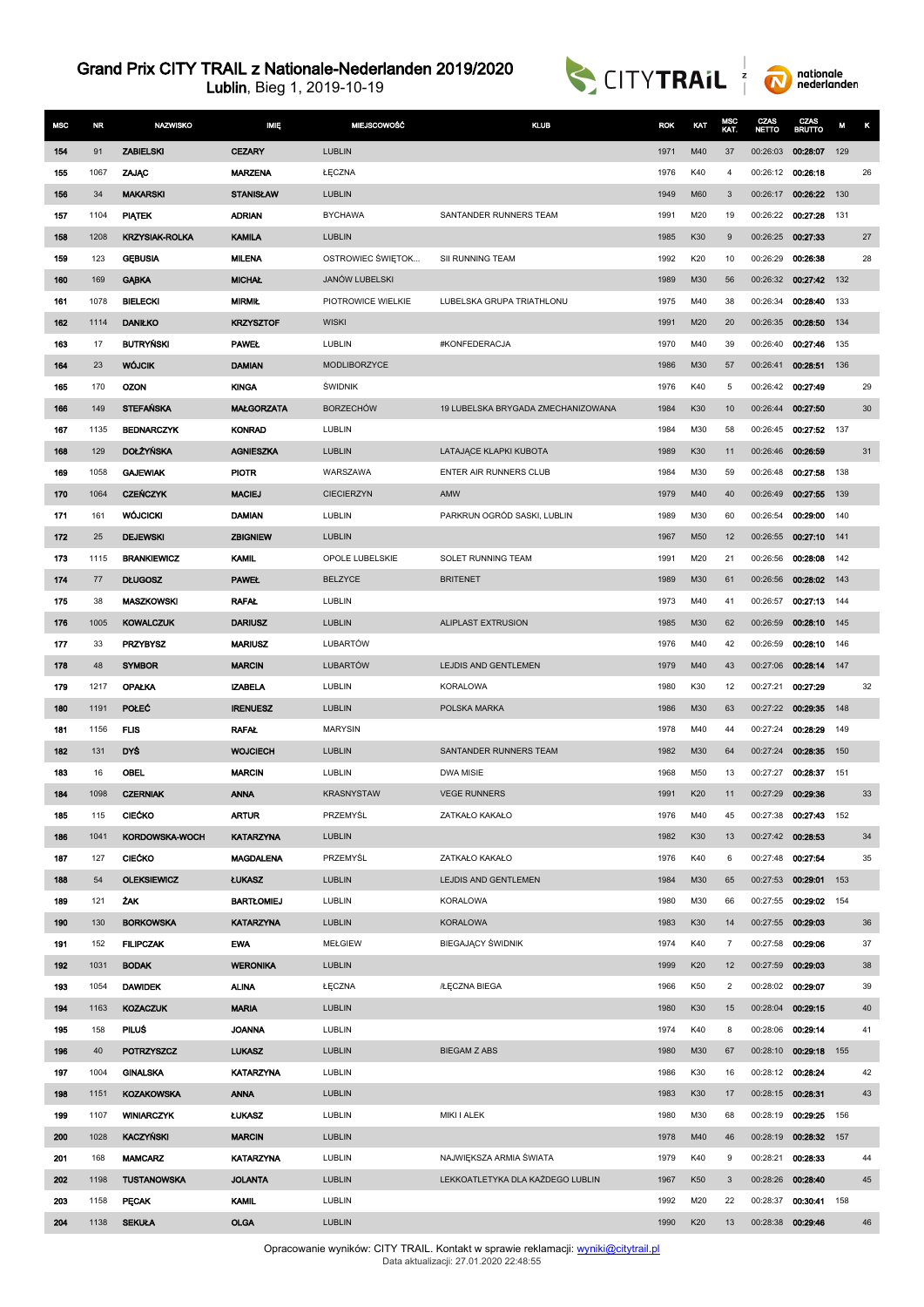



| <b>MSC</b> | NR.  | NAZWISKO             | <b>MIE</b>        | MIEJSCOWOŚĆ           | <b>KLUB</b>                         | <b>ROK</b> | KAT | MSC<br>KAT.    | CZAS<br><b>NETTO</b> | CZAS<br><b>BRUTTO</b> | M   | κ  |
|------------|------|----------------------|-------------------|-----------------------|-------------------------------------|------------|-----|----------------|----------------------|-----------------------|-----|----|
| 205        | 61   | <b>STYRNIK</b>       | <b>MARCIN</b>     | LUBLIN                | MOTYWATOR NASUTÓW                   | 1982       | M30 | 69             | 00:28:41             | 00:30:46              | 159 |    |
| 206        | 75   | <b>WHITE</b>         | <b>ASHLEY</b>     | <b>LUBLIN</b>         |                                     | 1981       | K30 | 18             | 00:28:41             | 00:30:47              |     | 47 |
| 207        | 1065 | <b>GIL</b>           | <b>PAWEL</b>      | LUBLIN                | <b>WIDOK LUBLIN</b>                 | 1978       | M40 | 47             | 00:28:42             | 00:30:49              | 160 |    |
| 208        | 128  | <b>ZYGO</b>          | <b>DOROTA</b>     | BEŁŻYCE               | BEŁŻYCE I OKOLICE BIEGAJĄ           | 1966       | K50 | $\overline{4}$ | 00:28:45             | 00:29:50              |     | 48 |
| 209        | 42   | <b>MASZKOWSKA</b>    | <b>ANNA</b>       | LUBLIN                |                                     | 1973       | K40 | 10             | 00:28:48             | 00:29:04              |     | 49 |
| 210        | 1146 | JAKUBCZYK-LATAŁA     | <b>AGNIESZKA</b>  | <b><i>ŚWIDNIK</i></b> | <b>BIEGAJĄCY ŚWIDNIK</b>            | 1970       | K40 | 11             | 00:28:54             | 00:30:01              |     | 50 |
| 211        | 1088 | <b>ANTONIAK</b>      | <b>MONIKA</b>     | GORZÓW WIELKOPOLSKI   |                                     | 1992       | K20 | 14             | 00:28:59             | 00:30:06              |     | 51 |
| 212        | 21   | <b>MAMEJ</b>         | <b>ELZBIETA</b>   | <b>LUBLIN</b>         | LUBELSKIE STOWARZYSZENIE BIEGOWE    | 1966       | K50 | 5              | 00:29:00             | 00:30:09              |     | 52 |
| 213        | 1159 | <b>SZEWCZYK</b>      | <b>MAREK</b>      | LUBLIN                |                                     | 1977       | M40 | 48             | 00:29:03             | 00:31:13              | 161 |    |
| 214        | 1003 | <b>KURAŚ</b>         | <b>KAROL</b>      | <b>LUBLIN</b>         | CROSSFITZ16                         | 1976       | M40 | 49             | 00:29:05             | 00:31:14              | 162 |    |
| 215        | 31   | <b>WRÓBEL</b>        | <b>BARBARA</b>    | <b><i>ŚWIDNIK</i></b> |                                     | 1976       | K40 | 12             | 00:29:06             | 00:30:13              |     | 53 |
| 216        | 109  | <b>WOJNICZ</b>       | <b>GRZEGORZ</b>   | <b>LUBLIN</b>         | SII RUNNING TEAM                    | 1983       | M30 | 70             | 00:29:07             | 00:30:17              | 163 |    |
| 217        | 1140 | <b>JÓZWIK</b>        | <b>KAROLINA</b>   | LUBLIN                |                                     | 1985       | K30 | 19             | 00:29:08             | 00:31:14              |     | 54 |
| 218        | 1015 | <b>KASPERKIEWICZ</b> | <b>MATTHIAS</b>   | <b>LUBLIN</b>         |                                     | 1988       | M30 | 71             | 00:29:13             | 00:29:13              | 164 |    |
| 219        | 1062 | <b>SYMBOR</b>        | <b>URSZULA</b>    | LUBARTÓW              | LEJDIS AND GENTLEMEN                | 1984       | K30 | 20             | 00:29:14             | 00:31:24              |     | 55 |
| 220        | 1019 | <b>KRAWCZYK</b>      | <b>DAGMARA</b>    | <b>LUBLIN</b>         | LUBELSKA GRUPA TRIATHLONU           | 1978       | K40 | 13             | 00:29:15             | 00:31:21              |     | 56 |
| 221        | 142  | <b>ZABŁOCKA</b>      | <b>ANNA</b>       | LUBLIN                | LUBELSKA GRUPA TRIATHLONU           | 1968       | K50 | 6              | 00:29:16             | 00:31:21              |     | 57 |
| 222        | 1052 | <b>BORATYŃSKA</b>    | <b>OLA</b>        | <b>LUBLIN</b>         | CROSSFITZ16                         | 1989       | K30 | 21             | 00:29:22             | 00:29:36              |     | 58 |
| 223        | 1110 | <b>DUDKIEWICZ</b>    | <b>MONIKA</b>     | LUBLIN                | CROSSFITZ16                         | 1981       | K30 | 22             | 00:29:24             | 00:29:38              |     | 59 |
| 224        | 1154 | <b>SZARUTA</b>       | <b>KRZYSZTOF</b>  | <b>LUBLIN</b>         |                                     | 1967       | M50 | 14             | 00:29:28             | 00:31:36              | 165 |    |
| 225        | 1069 | <b>RUMIŃSKA</b>      | WERONIKA          | LUBLIN                |                                     | 1993       | K20 | 15             | 00:29:30             | 00:29:41              |     | 60 |
| 226        | 106  | <b>SLEZAK</b>        | <b>PAWEL</b>      | <b>RYKI</b>           | STOWARZYSZENIE BIEGOWE POTRENUJEMY? | 1986       | M30 | 72             | 00:29:31             | 00:31:45              | 166 |    |
| 227        | 49   | <b>SZCZYPIŃSKA</b>   | <b>IWONA</b>      | LUBARTÓW              | LEJDIS AND GENTLEMEN                | 1979       | K40 | 14             | 00:29:35             | 00:31:44              |     | 61 |
| 228        | 155  | <b>TOMCZYK</b>       | <b>DAWID</b>      | <b>LUBLIN</b>         | NOVEMBEER RUNNING TEAM              | 1977       | M40 | 50             | 00:29:36             | 00:30:46              | 167 |    |
| 229        | 1011 | <b>DABROWSKA</b>     | <b>ANNA MARIA</b> | <b>GDYNIA</b>         | ADEKADA                             | 1975       | K40 | 15             | 00:29:41             | 00:34:23              |     | 62 |
| 230        | 50   | <b>MACHNIKOWSKI</b>  | <b>IRENEUSZ</b>   | <b>LUBARTÓW</b>       | LEJDIS AND GENTLEMEN                | 1972       | M40 | 51             | 00:29:42             | 00:30:51              | 168 |    |
| 231        | 1203 | <b>JAKUBOWSKA</b>    | <b>AGATA</b>      | LUBLIN                |                                     | 1986       | K30 | 23             | 00:29:46             | 00:31:55              |     | 63 |
| 232        | 1081 | <b>SZEWCZYK</b>      | <b>ELZBIETA</b>   | <b>LUBLIN</b>         | <b>OSELKA</b>                       | 1978       | K40 | 16             | 00:29:50             | 00:32:02              |     | 64 |
| 233        | 80   | <b>WITEK-KONDRAT</b> | <b>ANNA</b>       | <b>CZEMIERNIKI</b>    |                                     | 1974       | K40 | 17             | 00:29:52             | 00:31:59              |     | 65 |
| 234        | 1018 | <b>RYCAJ</b>         | <b>ARKADIUSZ</b>  | <b><i>ŚWIDNIK</i></b> |                                     | 1979       | M40 | 52             | 00:29:53             | 00:31:03              | 169 |    |
| 235        | 120  | <b>HOLUB</b>         | <b>KATARZYNA</b>  | LUBLIN                |                                     | 1980       | K30 | 24             |                      | 00:29:53 00:31:02     |     | 66 |
| 236        | 1108 | <b>PIOTROWICZ</b>    | <b>IWONA</b>      | <b>LUBLIN</b>         |                                     | 1967       | K50 | $\overline{7}$ |                      | 00:29:55 00:31:06     |     | 67 |
| 237        | 173  | <b>JURAŚ-KMIEĆ</b>   | <b>MARZENA</b>    | LUBLIN                | <b>BIEGAM SOBIE</b>                 | 1975       | K40 | 18             |                      | 00:29:56 00:31:05     |     | 68 |
| 238        | 1029 | <b>MALEC</b>         | <b>BASIA</b>      | <b>LUBLIN</b>         |                                     | 1963       | K50 | 8              |                      | 00:30:02 00:31:12     |     | 69 |
| 239        | 1121 | <b>BABIAK</b>        | <b>WIOLETA</b>    | LUBLIN                |                                     | 1993       | K20 | 16             | 00:30:07             | 00:30:19              |     | 70 |
| 240        | 1117 | <b>CZYŻEWSKI</b>     | <b>PAWEL</b>      | <b>LUBLIN</b>         |                                     | 1989       | M30 | 73             | 00:30:36             | 00:31:40              | 170 |    |
| 241        | 1182 | <b>STEPIEŃ</b>       | <b>MAREK</b>      | KSIĄŻENICE            |                                     | 1983       | M30 | 74             | 00:30:38             | 00:32:44              | 171 |    |
| 242        | 1181 | <b>STEPIEŃ</b>       | <b>MAGDALENA</b>  | <b>KSIĄŻENICE</b>     | ENTER AIR RUNNERS CLUB              | 1982       | K30 | 25             |                      | 00:30:38 00:32:44     |     | 71 |
| 243        | 148  | <b>KOLODZIEJ</b>     | <b>MALGORZATA</b> | <b>KRASNIK</b>        |                                     | 1962       | K50 | 9              | 00:30:50             | 00:32:55              |     | 72 |
| 244        | 63   | <b>STEFANIAK</b>     | <b>PIOTR</b>      | <b>LUBLIN</b>         |                                     | 1980       | M30 | 75             | 00:30:51             | 00:33:01 172          |     |    |
| 245        | 1084 | <b>IZDEBSKA</b>      | <b>RENATA</b>     | LUBLIN                |                                     | 1955       | K60 | $\mathbf{1}$   | 00:30:53             | 00.33.01              |     | 73 |
| 246        | 1077 | <b>WÓJCIK</b>        | <b>MICHAL</b>     | <b>LUBLIN</b>         | <b>INTROGRAF TEAM</b>               | 1978       | M40 | 53             | 00:30:54             | 00:33:00              | 173 |    |
| 247        | 73   | <b>WIERCHOLA</b>     | <b>JOANNA</b>     | LUBLIN                |                                     | 1958       | K60 | $\overline{2}$ |                      | 00:31:04 00:33:17     |     | 74 |
| 248        | 100  | <b>PIEKNIAK</b>      | <b>KRZYSZTOF</b>  | <b>LUBLIN</b>         | <b>INTROGRAF TEAM</b>               | 1966       | M50 | 15             |                      | 00:31:07 00:33:13 174 |     |    |
| 249        | 144  | <b>RÓŻNIEWSKA</b>    | <b>MONIKA</b>     | LUBARTÓW              |                                     | 1971       | K40 | 19             |                      | 00:31:10 00:33:17     |     | 75 |
| 250        | 1204 | <b>KAJDA</b>         | <b>WERONIKA</b>   | <b>LUBLIN</b>         | <b>BARAN CYCLING TEAM</b>           | 1991       | K20 | 17             |                      | 00:31:12 00:33:20     |     | 76 |
| 251        | 1057 | <b>SURDACKA</b>      | <b>ANNA</b>       | NAŁĘCZÓW              |                                     | 1988       | K30 | 26             |                      | 00:31:17 00:33:24     |     | 77 |
| 252        | 1200 | <b>GROŃSKI</b>       | <b>DARIUSZ</b>    | <b>LUBLIN</b>         | LEKKOATLETYKA DLA KAŻDEGO           | 1969       | M50 | 16             |                      | 00:31:21 00:31:36 175 |     |    |
| 253        | 112  | <b>BARTUZI-NOWAK</b> | <b>MARTA</b>      | LUBLIN                | <b>KORALOWA</b>                     | 1987       | K30 | 27             | 00:31:21             | 00:31:21              |     | 78 |
| 254        | 1100 | <b>PRZECH_FUS</b>    | <b>AGNIESZKA</b>  | <b>LUBLIN</b>         | <b>WW TEAM</b>                      | 1967       | K50 | 10             |                      | 00:31:27 00:32:38     |     | 79 |
| 255        | 1148 | <b>WOJCIK</b>        | <b>WIOLETTA</b>   | MEŁGIEW               |                                     | 1974       | K40 | 20             |                      | 00:31:33 00:33:38     |     | 80 |